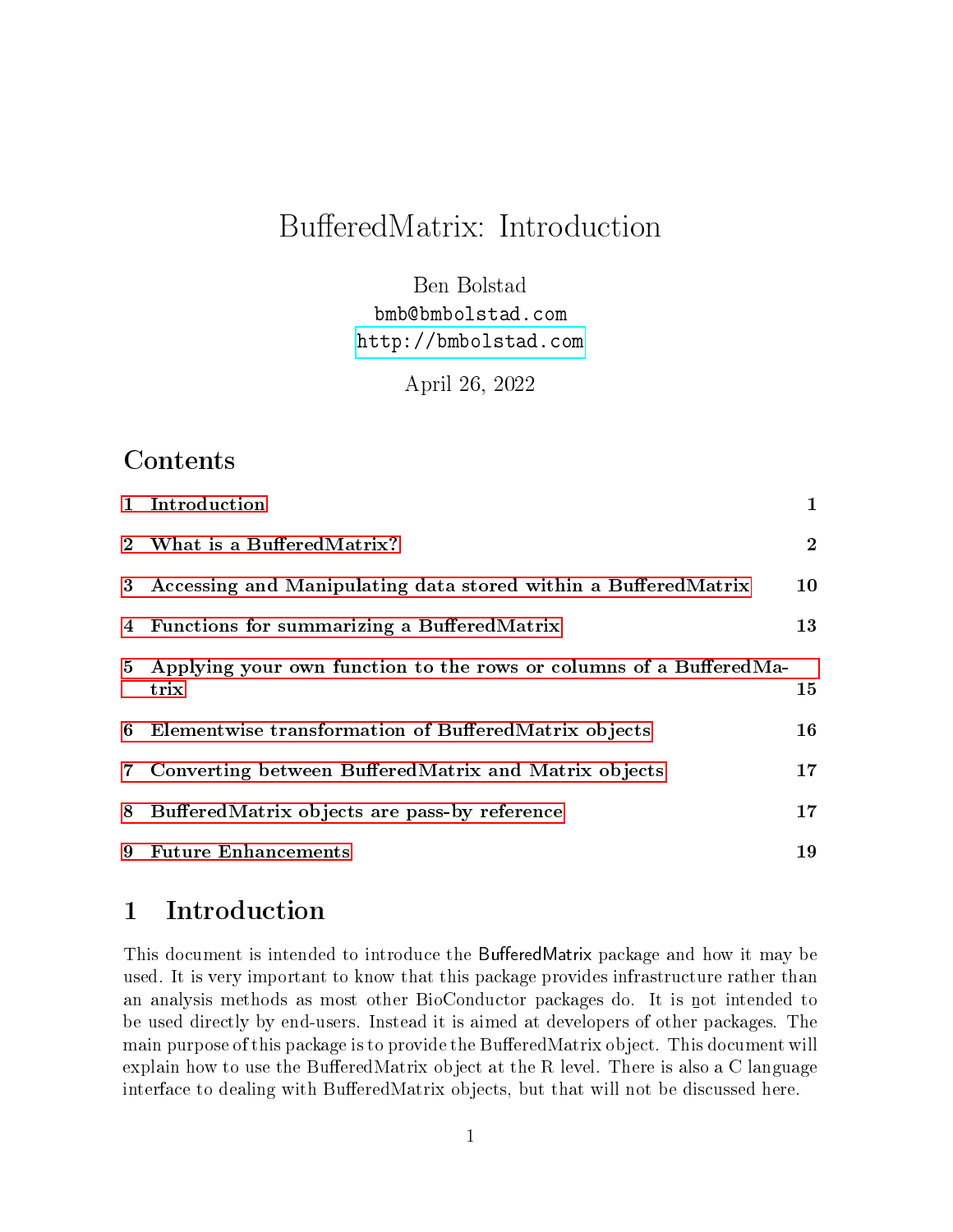## <span id="page-1-0"></span>2 What is a BufferedMatrix?

A BufferedMatrix object stores numerical data in a tabular format, with most of the data primarily stored outside main memory on the file system. Figure [1](#page-2-0) shows that a BufferedMatrix consists of data values arranged in rows and columns. The BufferedMatrix object implemented in this package is optimized for situations where the number of rows in much larger than the number of columns. The word *Buffered* is used because frequently used parts of the BufferedMatrix may be kept in main memory for increased speed. It is intended that users of the BufferedMatrix will be unaware of what is and is not in memory. Note that although the word *Matrix* is part of the name of the object it does not imply that you may treat a BufferedMatrix object exactly like a Matrix in all situations. For instance  $BufferedMatrix$  objects are passed by reference rather than by value, are not designed for using with Matrix algebra and can not automatically be passed to all pre-existing functions that expect ordinary matrices (particularly functions that use C code). More details about these issues will be discussed a little later in this document.

But first it is time to explore how to use the package. As with other packages we use library to load the package.

#### > library(BufferedMatrix)

To create a BufferedMatrix we use the createBufferedMatrix function. This function takes up to six arguments, but only the first one must be provided. To start with use:

#### > X <- createBufferedMatrix(10000)

to create a BufferedMatrix with 10000 rows and 0 columns. Notice how only the number of rows must be supplied when creating a  $BufferedMatrix$ . This is because BufferedMatrix objects fix the number of Rows they store, but allow you to dynamically add columns when needed. It is not possible however to remove columns from a BufferedMatrix. Just like all R objects typing the name of the object will show you some basic information (or the contents) of the object. In this case

> X

```
BufferedMatrix object
Matrix size: 10000 0
Buffer size: 1 1
Directory: /tmp/Rtmpr9VeHp/Rbuild1ddaba107eb41a/BufferedMatrix/vignettes
Prefix: BM
Mode: Col mode
Read Only: FALSE
Memory usage : 161 bytes.
Disk usage : 0 bytes.
```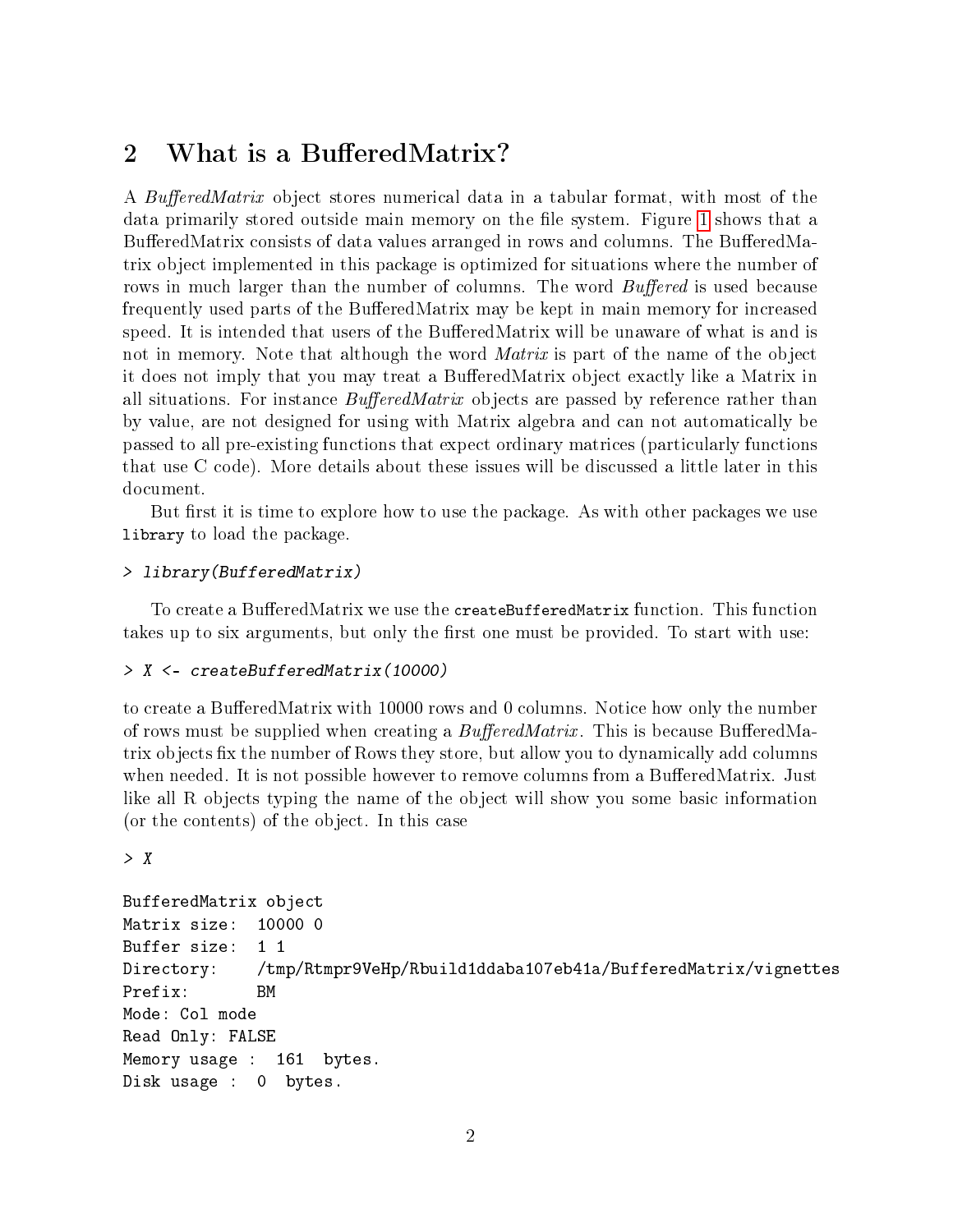

<span id="page-2-0"></span>Figure 1: A BufferedMatrix stores data values in tabular format. In the figures the dashed lines means that the data is stored outside main memory on the filesystem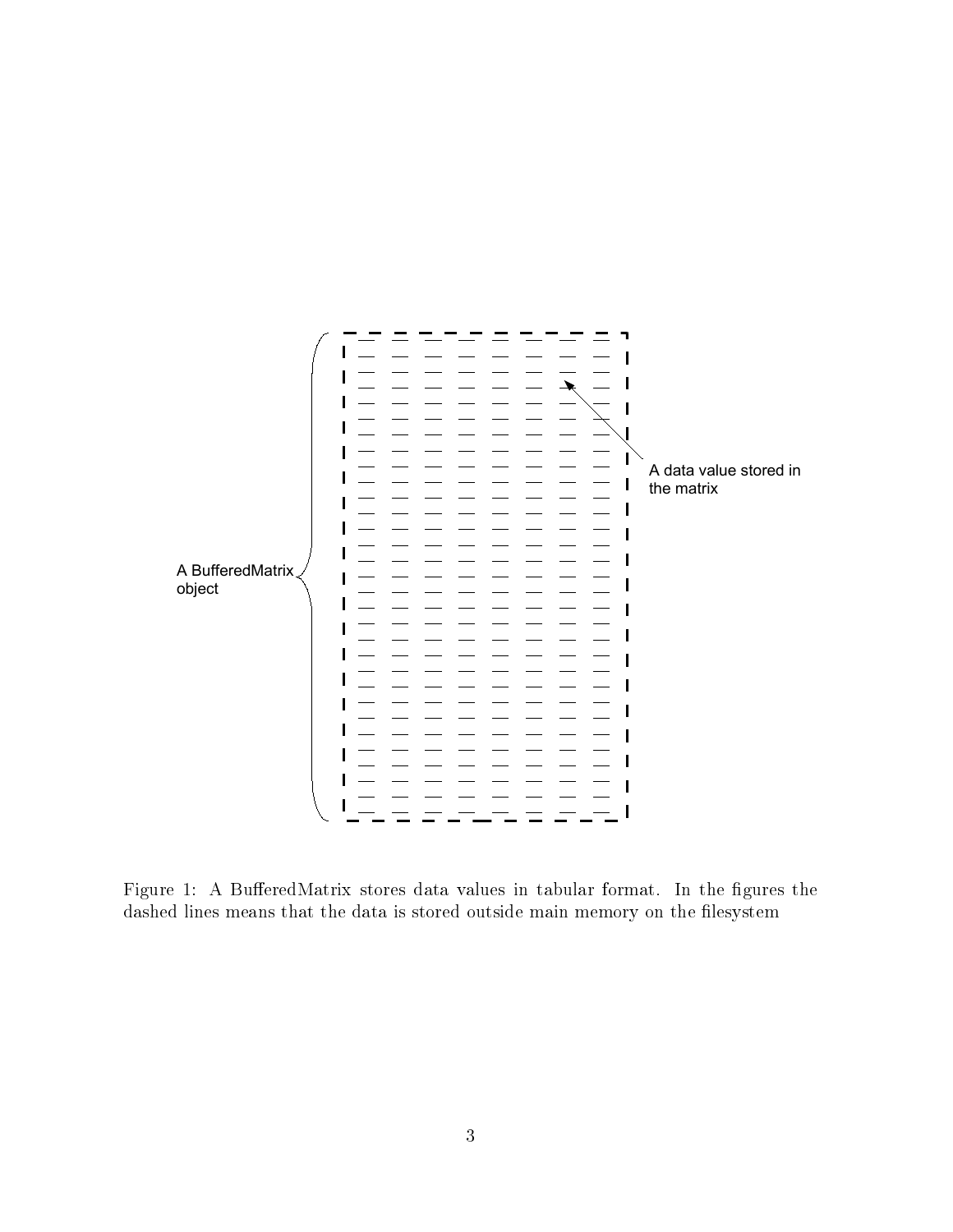Notice that basic summary information about the matrix is displayed in this case. We will discuss what this information means a little later. We could use the AddColumn function to add columns to our matrix like this

> AddColumn(X)

```
BufferedMatrix object
Matrix size: 10000 1
Buffer size: 1 1
Directory: /tmp/Rtmpr9VeHp/Rbuild1ddaba107eb41a/BufferedMatrix/vignettes
Prefix: BM
Mode: Col mode
Read Only: FALSE
Memory usage : 78.4 Kilobytes.
Disk usage : 78.1 Kilobytes.
> AddColumn(X)
BufferedMatrix object
Matrix size: 10000 2
Buffer size: 1 1
Directory: /tmp/Rtmpr9VeHp/Rbuild1ddaba107eb41a/BufferedMatrix/vignettes
Prefix: BM
Mode: Col mode
Read Only: FALSE
Memory usage : 78.5 Kilobytes.
Disk usage : 156.2 Kilobytes.
> XBufferedMatrix object
Matrix size: 10000 2
Buffer size: 1 1
Directory: /tmp/Rtmpr9VeHp/Rbuild1ddaba107eb41a/BufferedMatrix/vignettes
Prefix: BM
Mode: Col mode
Read Only: FALSE
Memory usage : 78.5 Kilobytes.
Disk usage : 156.2 Kilobytes.
```
Of course it might have been more convinent just to instantiate our  $BufferedMa$ trix object from the beginning as having 10000 rows and 2 columns. This would be acomplished using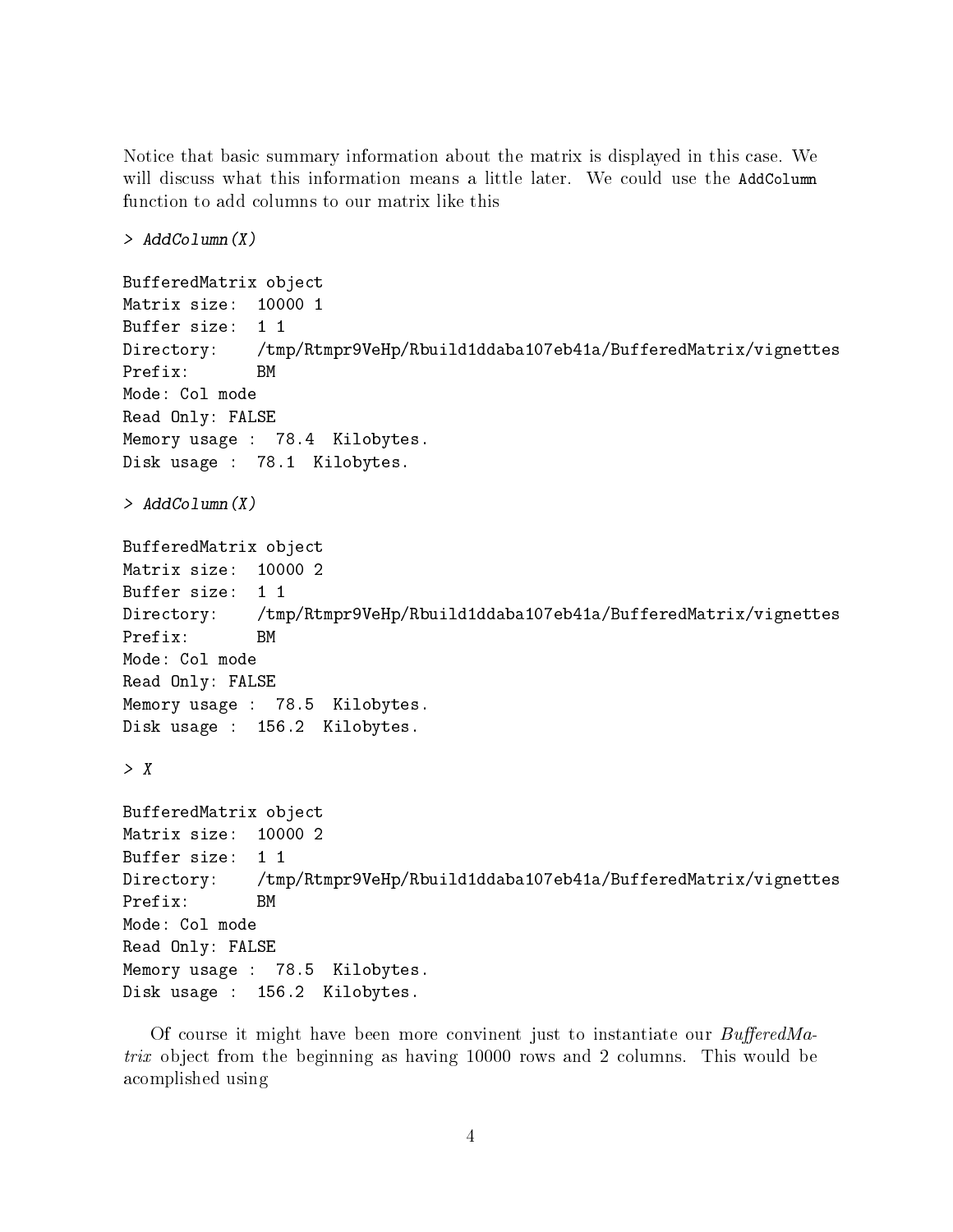#### > X <- createBufferedMatrix(10000,2)

Of course  $BufferedMatrix$  objects use buffers to temporarily store some of its contents in main memory, rather than on the filesystem. There are two types of buffering provided by BufferedMatrix objects. This are  $CollMode$  and  $RowMode$ . The default mode when you create a BufferedMatrix is to be in ColMode. Figure [2](#page-4-0) demonstrates the situation in ColMode. Specifically, the entire contents of a given number of columns are stored completely in RAM, with the rest of the data remaining on the file system. There is no requirement that these columns be contiguous. When most of your operations are to be done in a column-wise manner it is more efficient to be in ColMode.



<span id="page-4-0"></span>Figure 2: Column Buffers hold selected columns in RAM. This speeds up access to data. Column Buffers are always active

The other main buffering mode is RowMode. Figure [3](#page-5-0) illustrates the situation when in RowMode. Note that when in row mode a block of contiguous rows across all columns of the BufferedMatrix is kept in main memory. RowMode is designed for situations where you need to access a fixed set of closely spaced rows of the matrix. Note that RowMode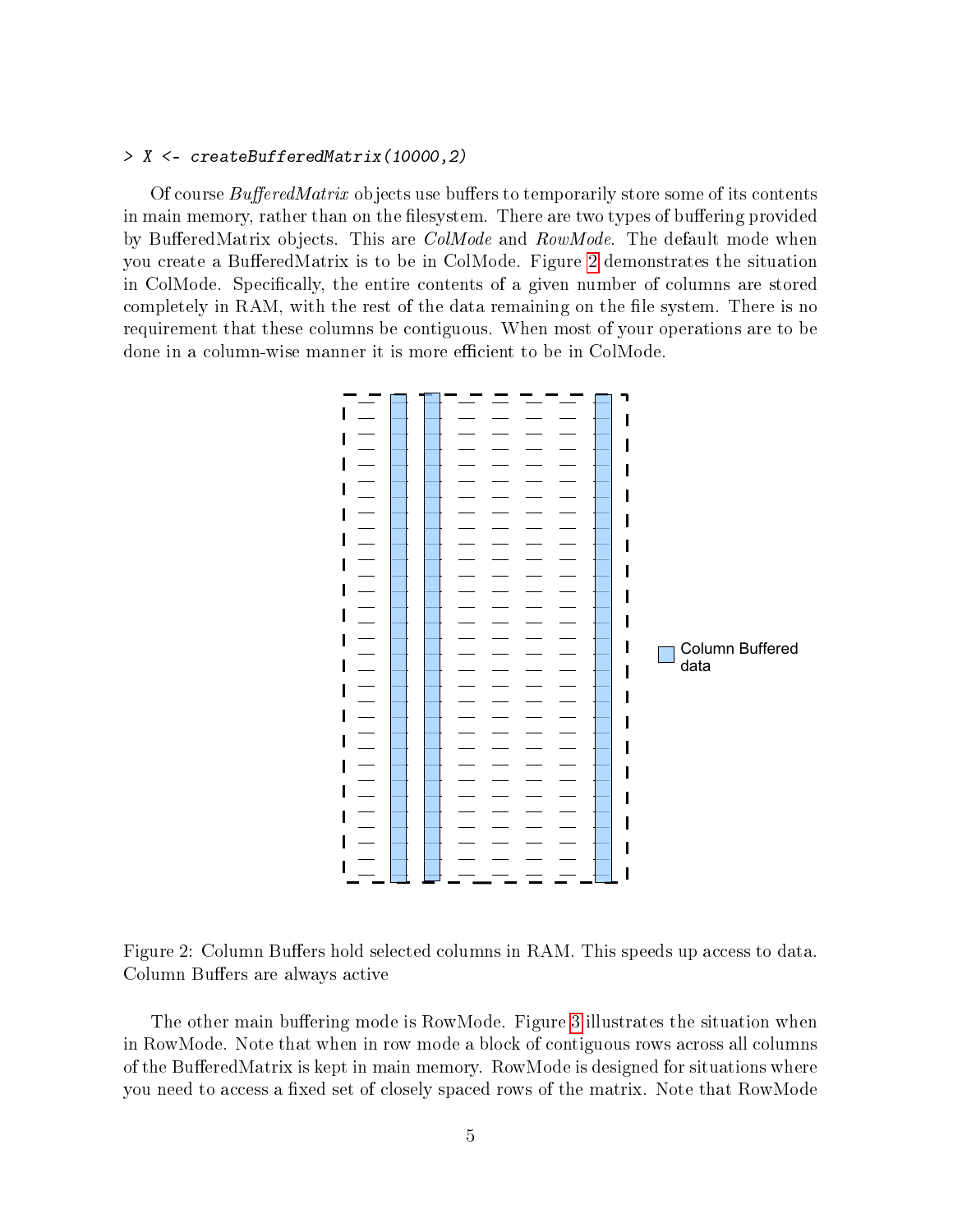is considered a secondary buffering mode and that the column buffers are also present when in this mode.



<span id="page-5-0"></span>Figure 3: Row Buffers hold a selected contiguous block of rows in RAM. Row Buffers exist only when the BufferedMatrix is in RowMode.

As previously mentioned before, all *BufferedMatrix* objects start in ColMode. To switch to RowMode you can use the RowMode function like this:

> RowMode(X)

<pointer: 0x564281d12420>

To switch back to ColMode use

> ColMode(X)

<pointer: 0x564281d12420>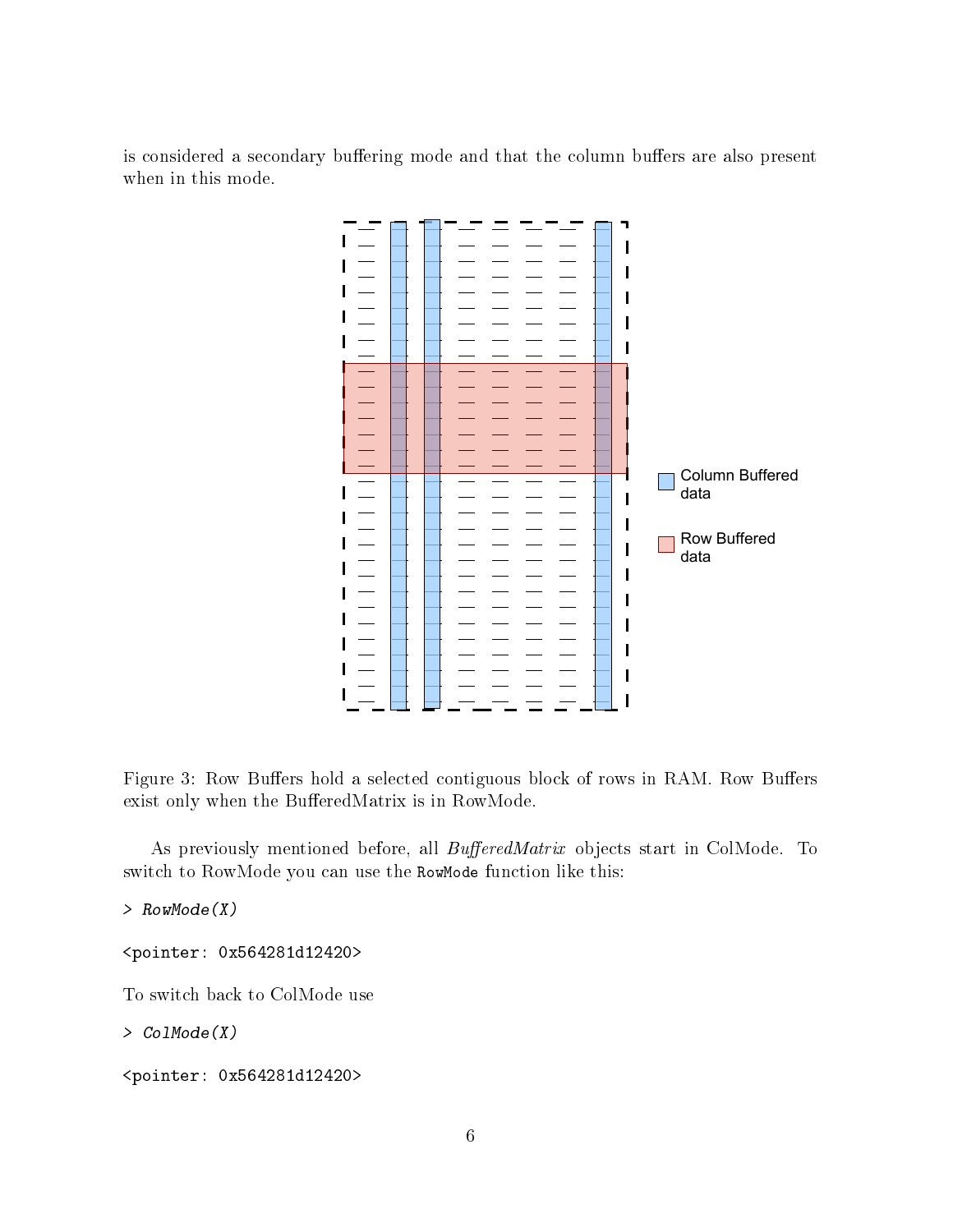When you create the BufferedMatrix you can control the size of these Buffers in terms of number of columns or number of rows. In particular, suppose we wanted a 10000 by 5 matrix with 1 column buffered and 500 rows buffered when in row mode. this could be done by

> X <- createBufferedMatrix(10000,5,bufferrows=500,buffercols=1)

You can also use set.buffer.dim function to set or change these after the matrix has been create. For instance to change it to 2 columns buffered and 100 rows use:

```
> set.buffer.dim(X,100,2)
```

```
<pointer: 0x564281b8c3a0>
```
There are two additional arguments to createBufferedMatrix. The first is prefix which is a string that will be used to start each temporary file name used for the filesystem storage of the  $BufferedMatrix$ , by default this is "BM". The second is directory which specifies where these temporary files are to be stored. By default this directory is the current working directory.

There are several functions to get this, and additional, information about an already created  $BufferedMatrix$ .

```
> memory.usage(X)
[1] 160618
> disk.usage(X)
[1] 4e+05
> nrow(X)[1] 10000
> ncol(X)[1] 5
> dim(X)[1] 10000 5
> buffer.dim(X)
[1] 100 2
```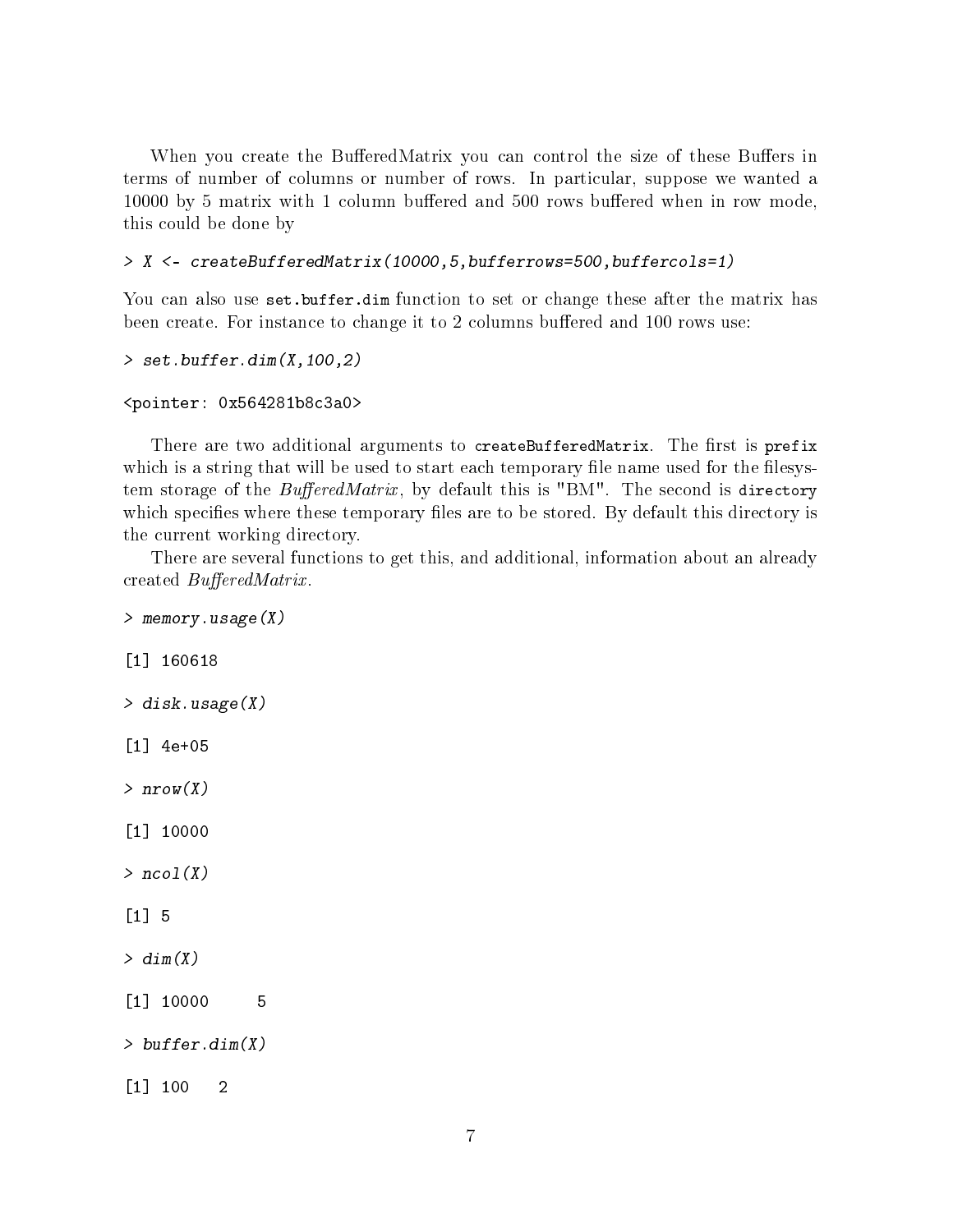> prefix(X)

[1] "BM"

> directory(X)

[1] "/tmp/Rtmpr9VeHp/Rbuild1ddaba107eb41a/BufferedMatrix/vignettes"

> is.RowMode(X)

[1] FALSE

> is.ColMode(X)

[1] TRUE

There is one other important mode that you may switch a BufferedMatrix in and out of. This is  $ReadOnly$  mode. What this means is that you can access data values stored in the matrix but you can not change them. This provides speed-up in some situations because the current buffer does not need to be flushed out to the filesystem when an attempt is made to access a value currently not stored in the buffer. The function ReadOnlyMode is used to toggle between the two states.

> ReadOnlyMode(X)

<pointer: 0x564281b8c3a0>

> is.ReadOnlyMode(X)

[1] TRUE

> ReadOnlyMode(X)

<pointer: 0x564281b8c3a0>

> is.ReadOnlyMode(X)

[1] FALSE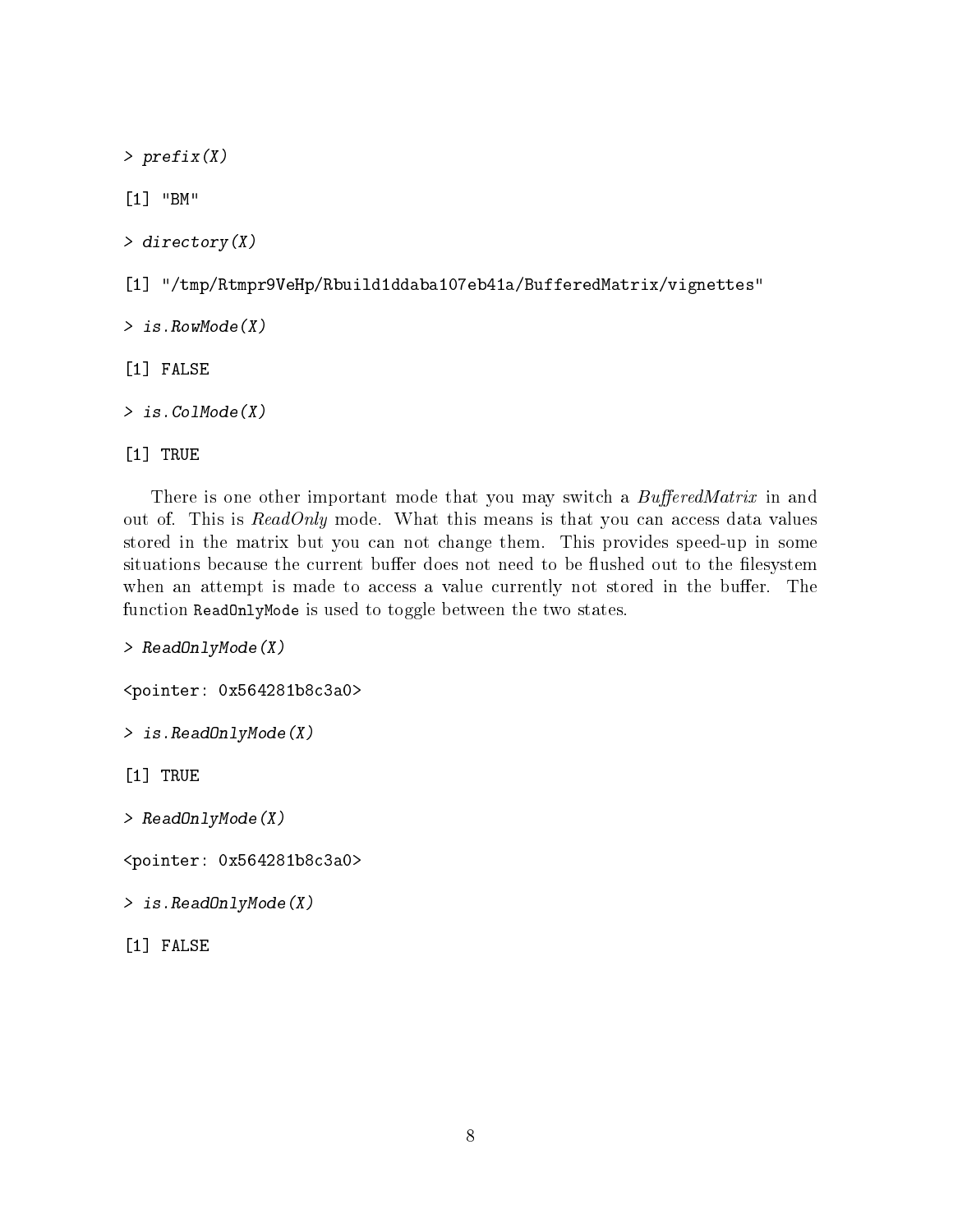

<span id="page-8-0"></span>Figure 4: Subsetting operators pull data out of the BufferedMatrix object and into R matrix objects or vice versa.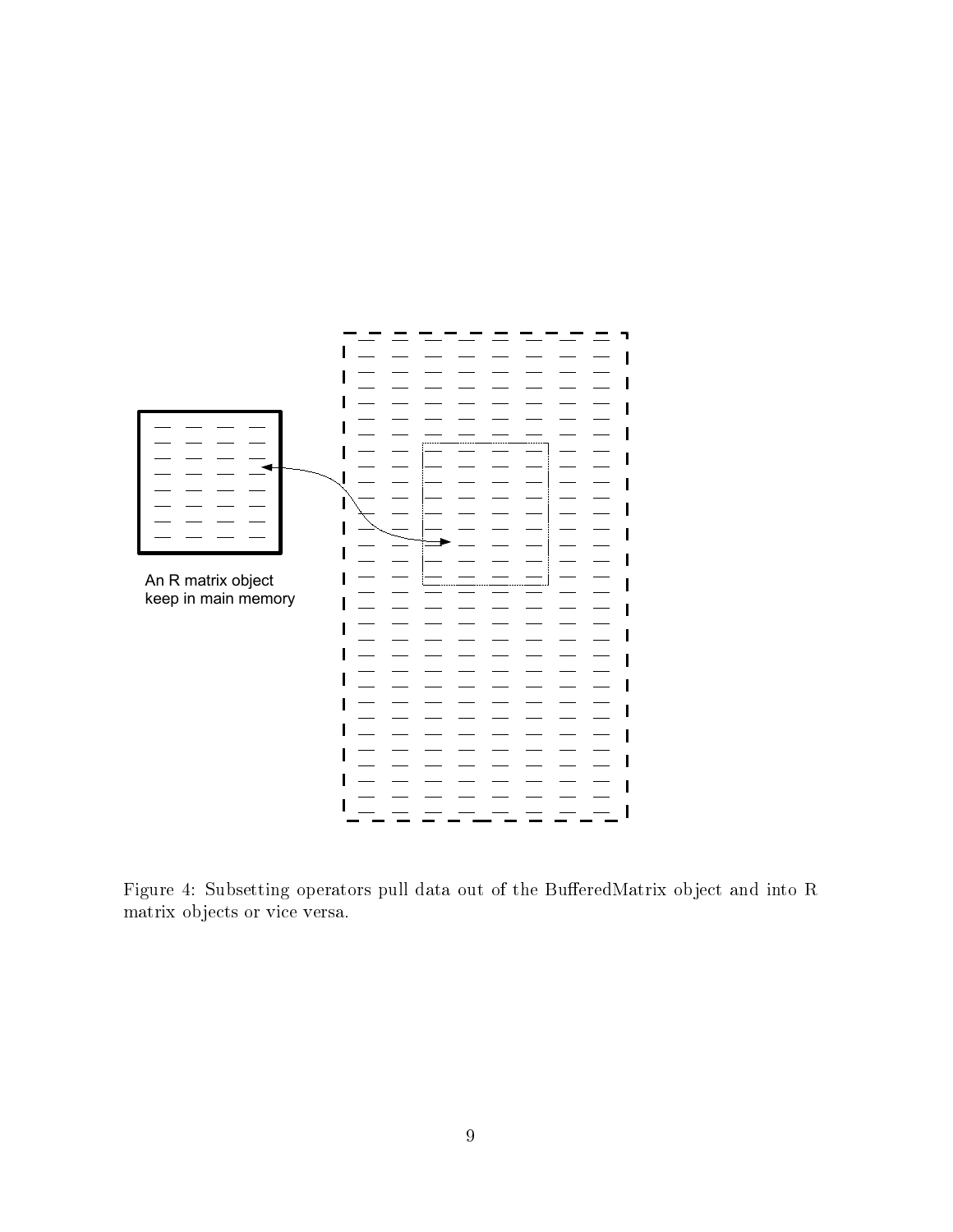## <span id="page-9-0"></span>3 Accessing and Manipulating data stored within a BufferedMatrix

Data is accessed from  $BufferedMatrix$  objects using similar indexing procedures to those you would use with a standard matrix object. In particular you can use the [ aind [<- operators to see or replace data in an Buffered Matrix. Figure [4](#page-8-0) demonstrates how indexing and assigment operations are set up to occur with  $BufferedMatrix$  objects. Specifically, when you index part of the BufferedMatrix an ordinary R matrix is created and the the data requested copied from the BufferedMatrix. This matrix is then no longer linked to the data in the BufferedMatrix.

For example

```
> X <- createBufferedMatrix(20,2)
> X[1:20, ] < -1:40> B \le X[1:5]> B
    [,1] [,2][1,] 1 21
[2,] 2 22[3,] 3 23
[4,] 4 24
[5,] 5 25
> B[1:2, ] < B[1:2, ]> B
    [,1] [,2][1,] 1 441
[2,] 4 484
[3,] 3 23
[4,] 4 24
[5,] 5 25
> X[1:5,][,1] [,2][1,] 1 21
[2,] 2 2[3,] 3 23
[4,] 4 24
[5,] 5 25
```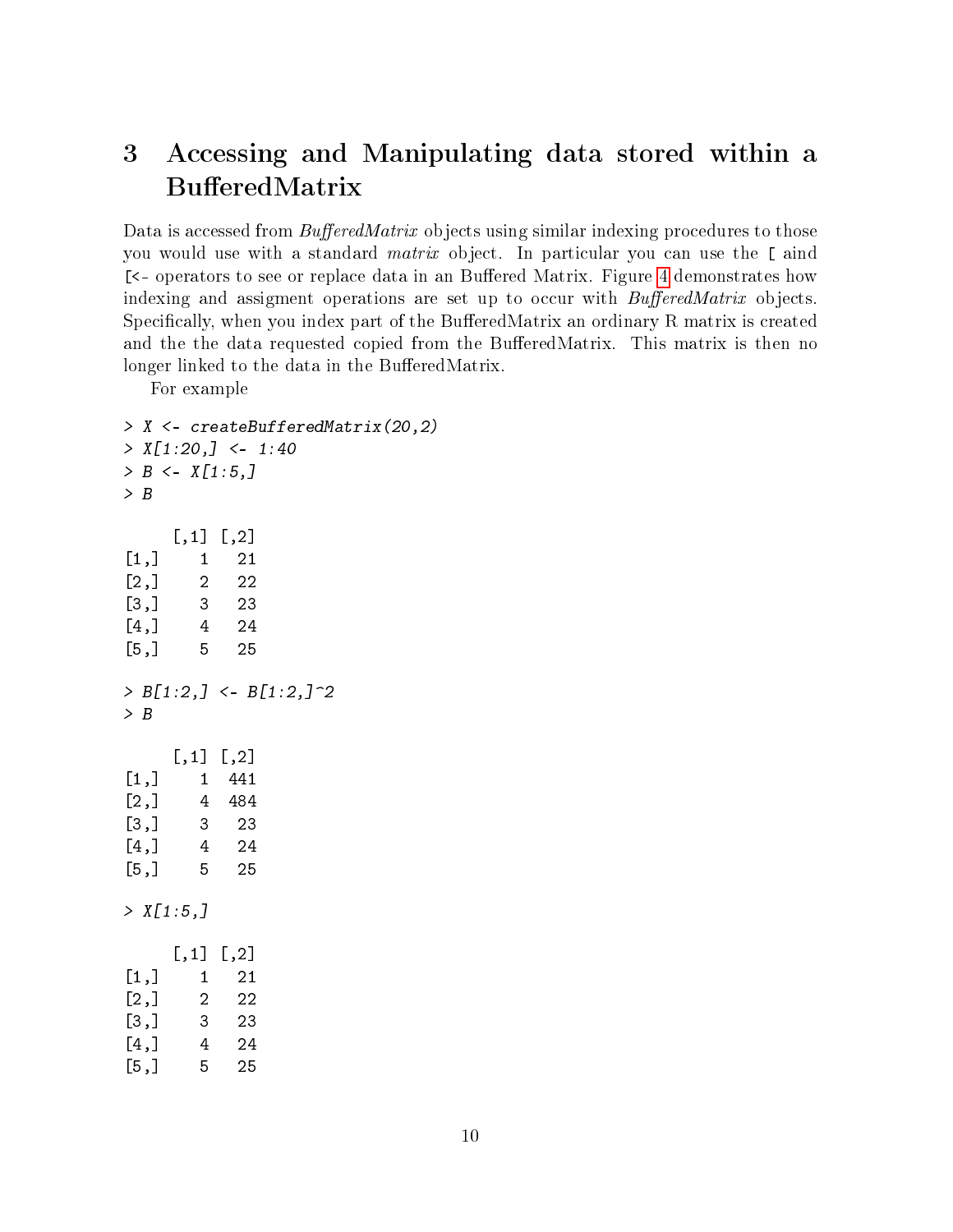Similarly, assignments using the indexing operators copy the data from the R matrix or vector into the specified location of the BufferedMatrix.

 $> X[1:5, ] < B$  $> X[1:5,]$ [,1] [,2]  $[1,]$  1 441 [2,] 4 484 [3,] 3 23 [4,] 4 24 [5,] 5 25

As with ordinary R matrix objects we may have column or row name indices. For example:

> rownames(X)

NULL

```
> colnames(X)
```
NULL

```
> rownames(X) <- letters[1:20]
> colnames(X) \leq month.abb[1:2]
```
and these can be used interchangably with numerical indexing values.

```
> X[c("a","b"),"Jan"]
  Jan
a 1
b 4
> X['t", 2] < -0
```
 $BufferedMatrix$  objects also support logical indexing. eg

```
> X[rep(c(TRUE,FALSE),10),1]
  Jan
a 1
c 3
```

```
e 5
```
g 7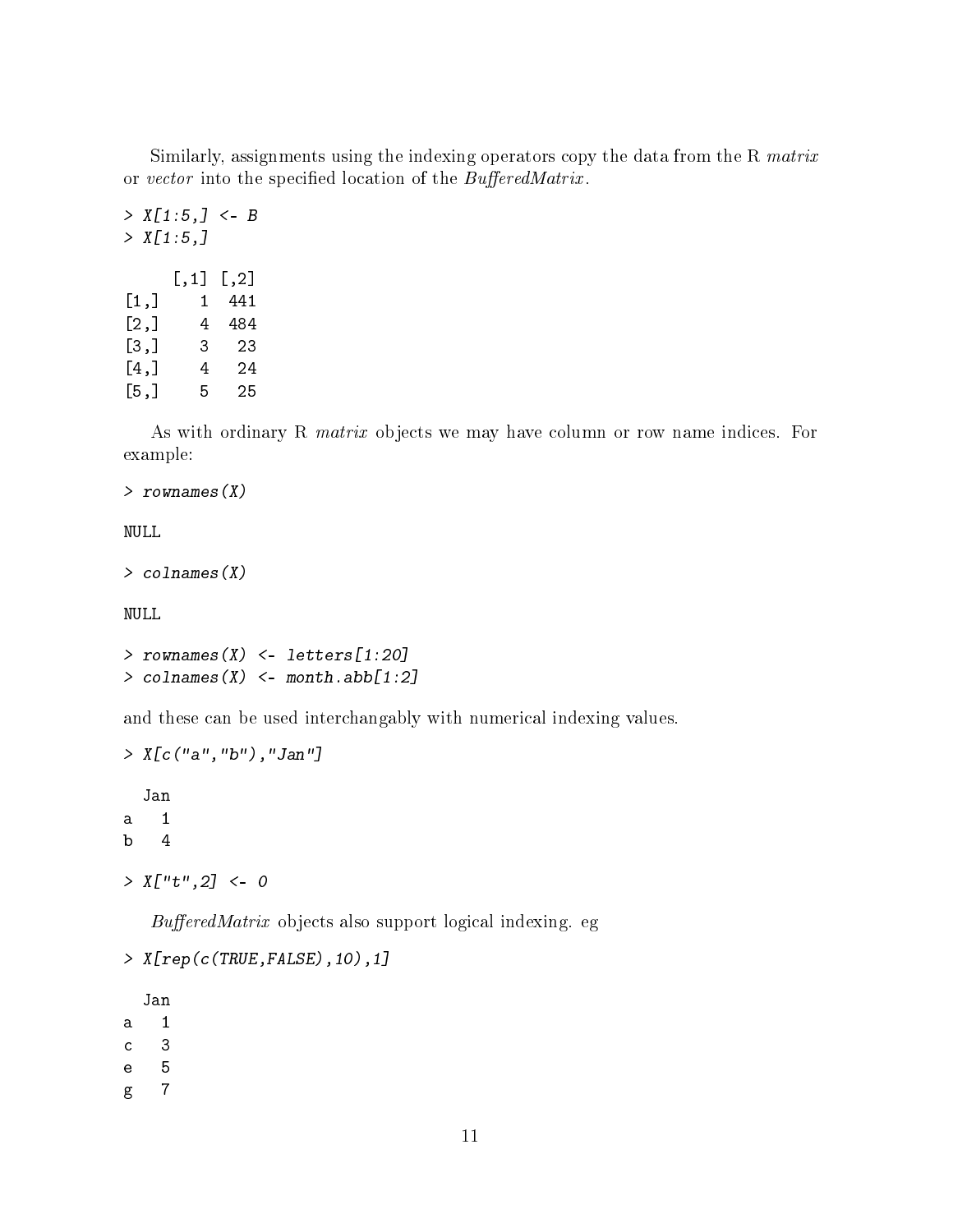- i 9
- k 11
- m 13
- o 15
- q 17
- s 19

Sometimes it might be useful to create another  $BufferedMatrix$  out of an existing one. For this purpose the subBufferedMatrix command may be used. This function operates in a similar manner to indexing operators, but instead of copying the data into an R matrix another BufferedMatrix is produced. Figure [5](#page-11-0) illustates this procedure.



<span id="page-11-0"></span>Figure 5: Using subBufferedMatrix creates a new BufferedMatrix containing a subset of the data stored in the BufferedMatrix

> Y <- subBufferedMatrix(X,1:5,1:2) > Y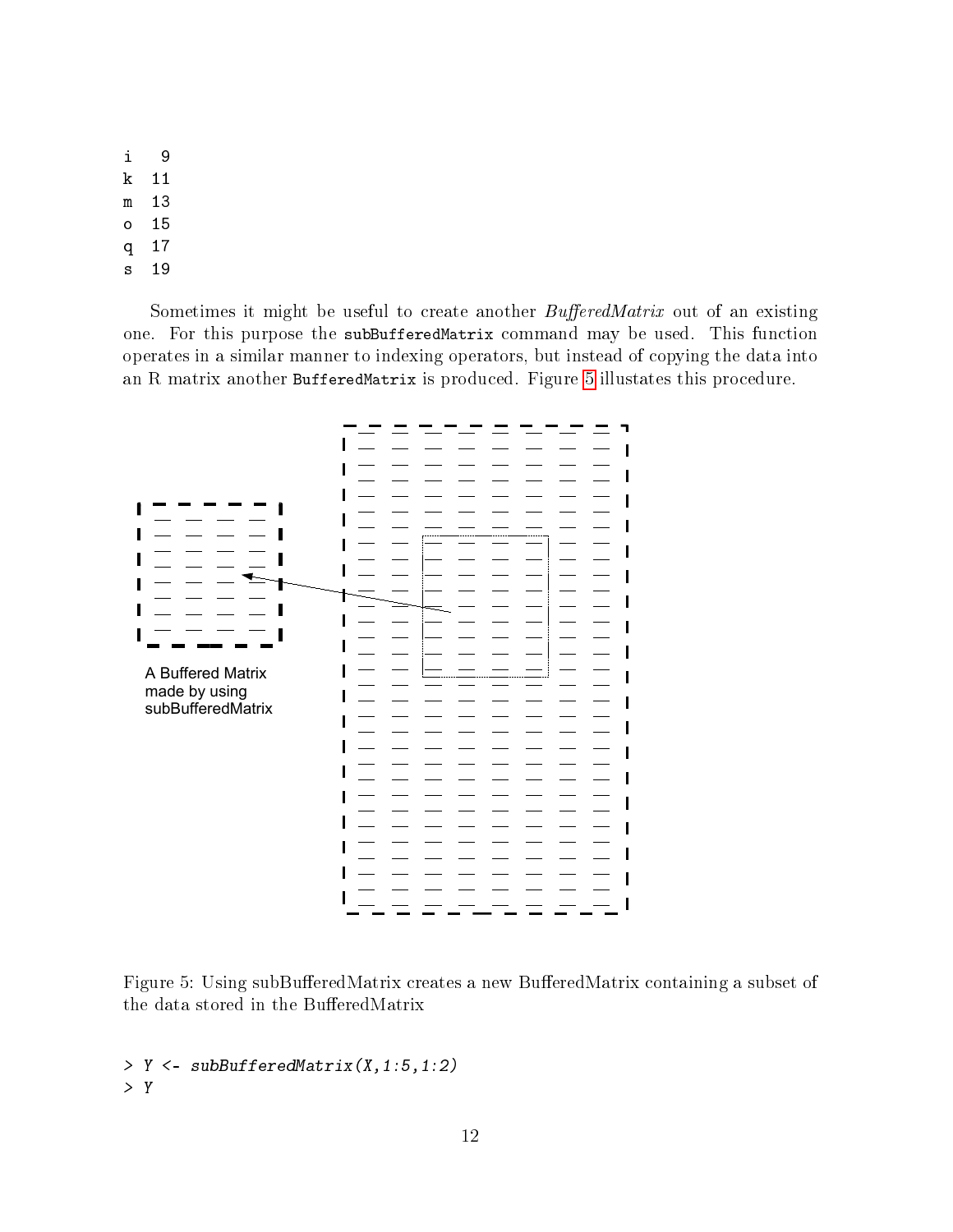```
BufferedMatrix object
Matrix size: 5 2
Buffer size: 1 1
Directory: /tmp/Rtmpr9VeHp/Rbuild1ddaba107eb41a/BufferedMatrix/vignettes
Prefix: BM
Mode: Col mode
Read Only: FALSE
Memory usage : 387 bytes.
Disk usage : 80 bytes.
```
### <span id="page-12-0"></span>4 Functions for summarizing a BufferedMatrix

Sometimes it is useful to generate summary statistic values from a  $BufferedMatrix$  object. While it would be possible to do this by writing your own code using loops and indexing a number of more optimized functions have been provided for this purpose. These functions concentrate on getting the maximum, minimum, means, variances and so forth. The try to minimize buffer misses as much as possible.

```
> X <- createBufferedMatrix(10,3)
> X[1:10, ] < (1:30)^2> Max(X)[1] 900
> Min(X)[1] 1
> mean(X)[1] 315.1667
> Sum(X)[1] 9455
> Var(X)[1] 79106.83
> Sd(X)
[1] 281.2594
```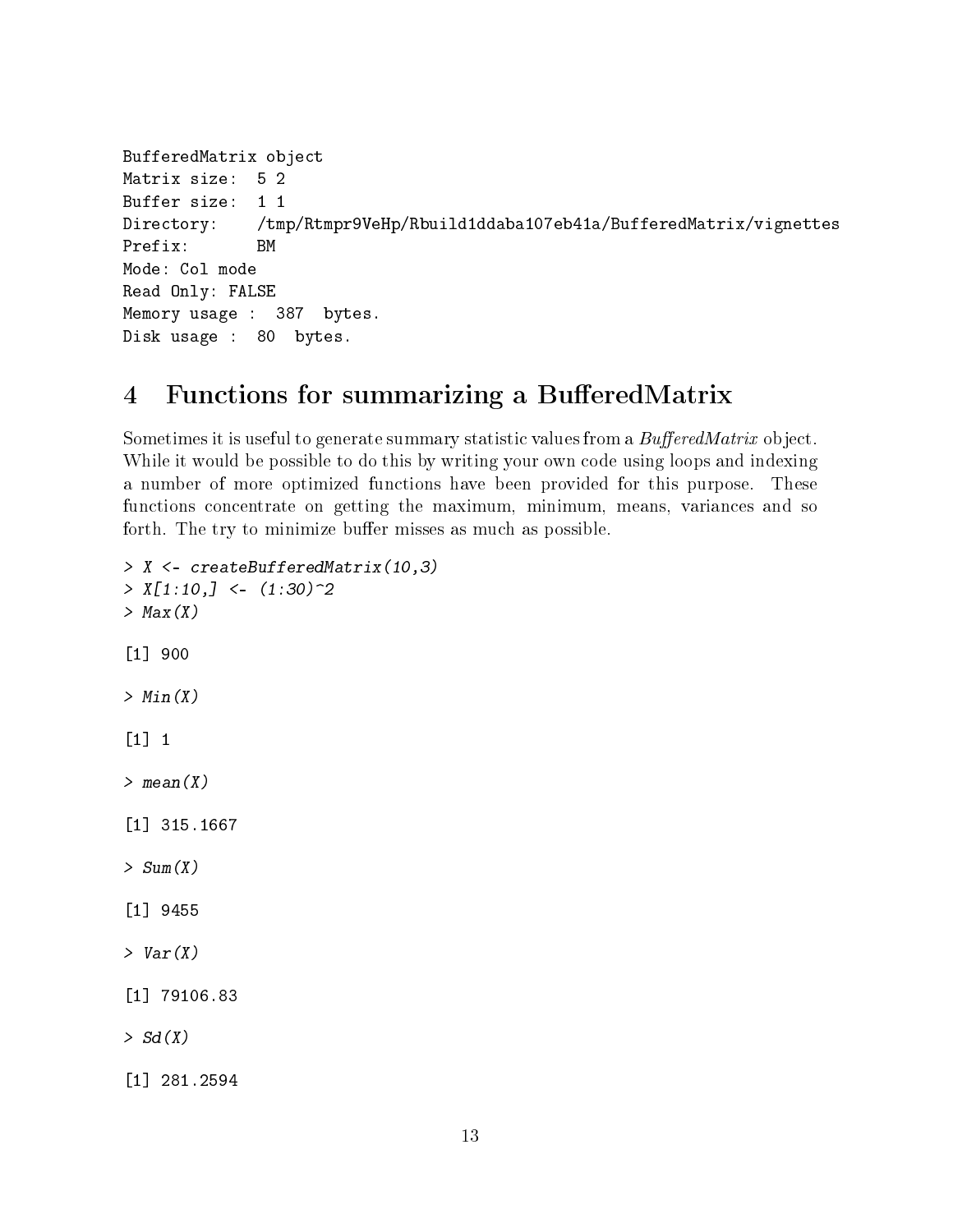It may also be useful to get these values for each column or each row. > rowMeans(X) [1] 187.6667 210.6667 235.6667 262.6667 291.6667 322.6667 355.6667 390.6667 [9] 427.6667 466.6667 > colMeans(X) [1] 38.5 248.5 658.5  $>$  rowSums  $(X)$ [1] 563 632 707 788 875 968 1067 1172 1283 1400 > colSums(X) [1] 385 2485 6585 > rowVars(X) [1] 51733.33 60933.33 70933.33 81733.33 93333.33 105733.33 118933.33 [8] 132933.33 147733.33 163333.33 > colVars(X) [1] 1167.833 8867.833 23901.167  $>$  rowSd(X) [1] 227.4496 246.8468 266.3331 285.8904 305.5050 325.1666 344.8671 364.6002 [9] 384.3609 404.1452  $>$  colSd(X) [1] 34.17358 94.16917 154.60002  $> rowMax(X)$ [1] 441 484 529 576 625 676 729 784 841 900  $>$  colMax $(X)$ [1] 100 400 900  $> rowMin(X)$ [1] 1 4 9 16 25 36 49 64 81 100 > colMin(X) [1] 1 121 441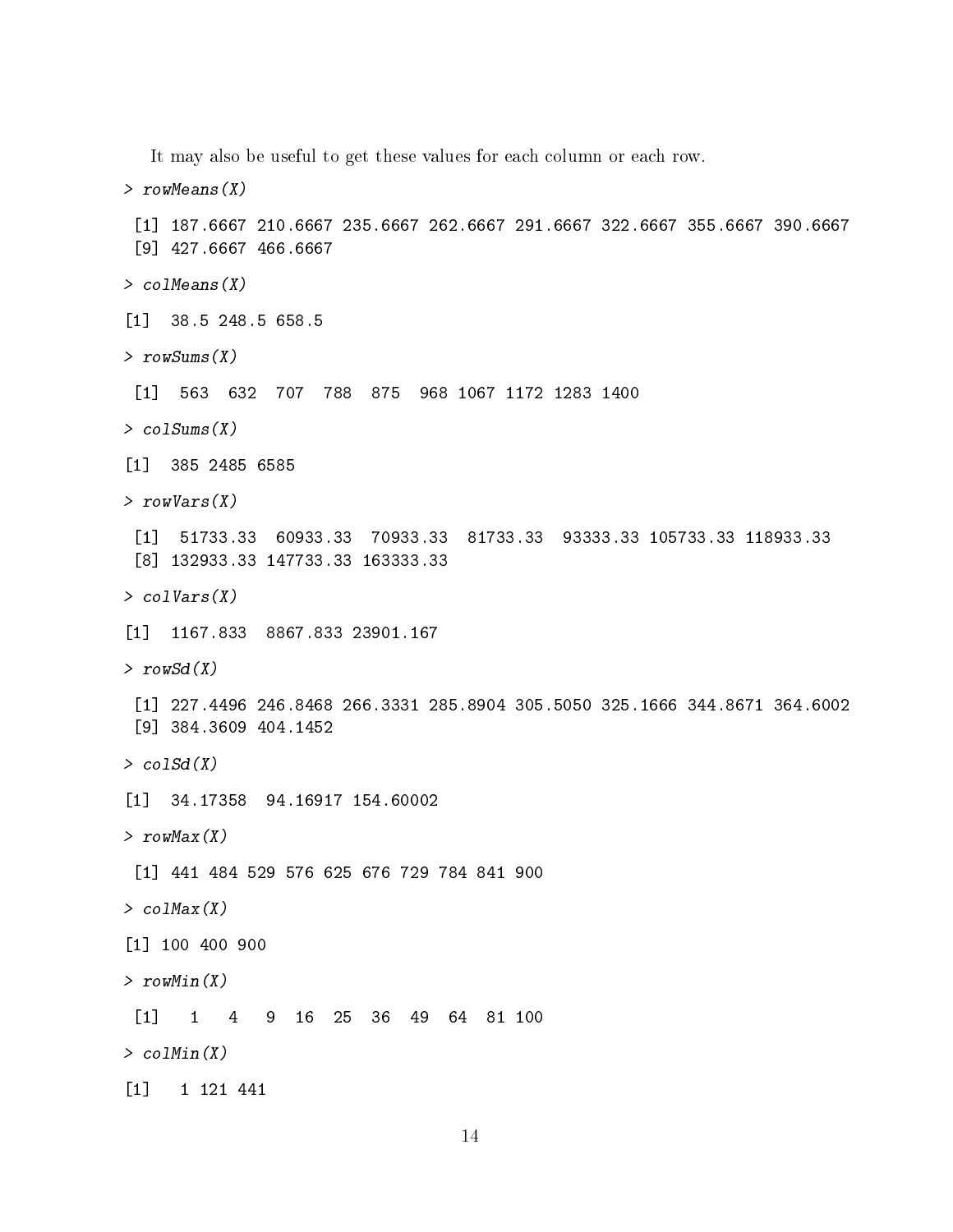# <span id="page-14-0"></span>5 Applying your own function to the rows or columns of a BufferedMatrix

While many useful functions are provided for carrying out row-wise or column-wise operations, you may want to use your own function to do a dierent summarization. This may be done using the rowApply and colApply functions. For example suppose you wanted to write a function which computed the sum of the cube roots of the elements of a column. This would be done like this:

```
> sum.cube.root \leq function(x){
+ sum(x^(1/3))+ }
> colApply(X,sum.cube.root)
[1] 30.04092 61.92514 86.51216
```
these functions may also take additional arguments

```
> sum.arbitrary.power <- function(x,power=2){
+ sum(x^power)
+ }
> rowApply(X,sum.arbitrary.power,power=3)
```

```
[1] 87537683 116365952 152863427 198636608 255546875 325739648 411675707
[8] 516164672 642400643 794000000
```
Note that if your *BufferedMatrix* is large and you are not in RowMode, with a sufficiently sized row buffer, then calls to rowApply will be very slow.

It is also possible to use a function which returns more than one item. In this case, rather than returning a vector another *BufferedMatrix* will be returned.

```
> Y <- colApply(X,sort,decreasing=TRUE)
> is(Y,"BufferedMatrix")
```
[1] TRUE

Note that colapply and rowapply assume that your function returns a fixed length vector.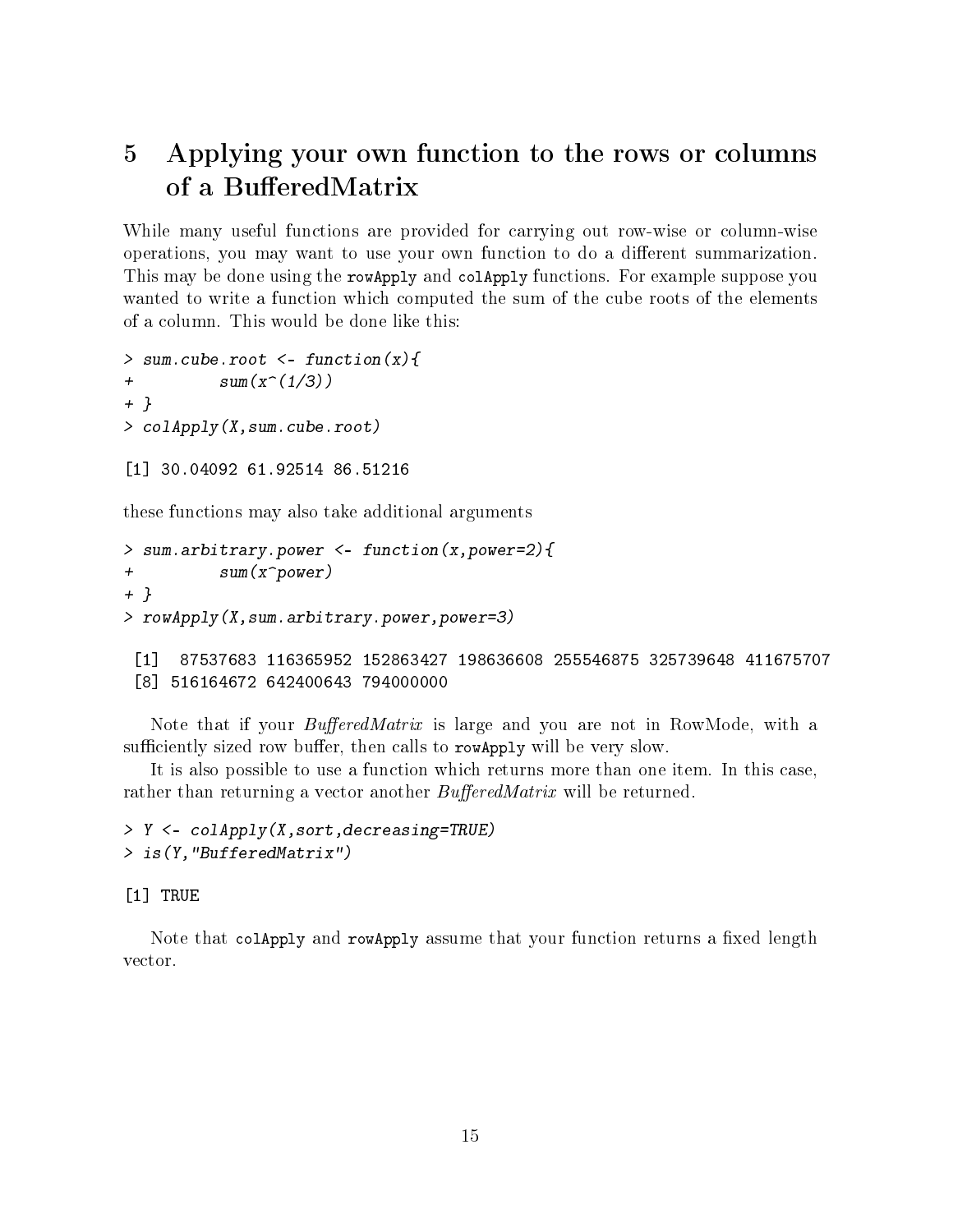## <span id="page-15-0"></span>6 Elementwise transformation of BufferedMatrix objects

In some situations it might be useful to transform each element of your  $BufferedMatrix$ . For instance log or exponential transformations, square roots or arbitrary powers. Unlike when you ordinarily apply these functions to an R matrix, when you apply these function to  $BufferedMatrix$  objects, the object is not copied before being transformed. In otherwords these functions do not leave the BuffferedMatrix untouched.

 $> exp(X)$ <pointer: 0x5642822fd4c0>  $> log(X)$ <pointer: 0x5642822fd4c0>  $>$  sqrt $(X)$ <pointer: 0x5642822fd4c0>  $> pow(X, 2.0)$ 

If you have a customized function that you want to apply in an element-wise fashion you can use the ewApply function. Note that the function you supply must return only a single value when it is given an argument of length 1 and must return a vector of length  $n$  if given a vector of length n. It is best that you design your input function to operate in a vectorized manner.

```
> my.function \leq function(x){
+ x^2 + 3*abs(x) - 9+ }
> ewApply(X, my.function)
BufferedMatrix object
Matrix size: 10 3
Buffer size: 1 1
Directory: /tmp/Rtmpr9VeHp/Rbuild1ddaba107eb41a/BufferedMatrix/vignettes
Prefix: BM
Mode: Col mode
Read Only: FALSE
Memory usage : 514 bytes.
Disk usage : 240 bytes.
```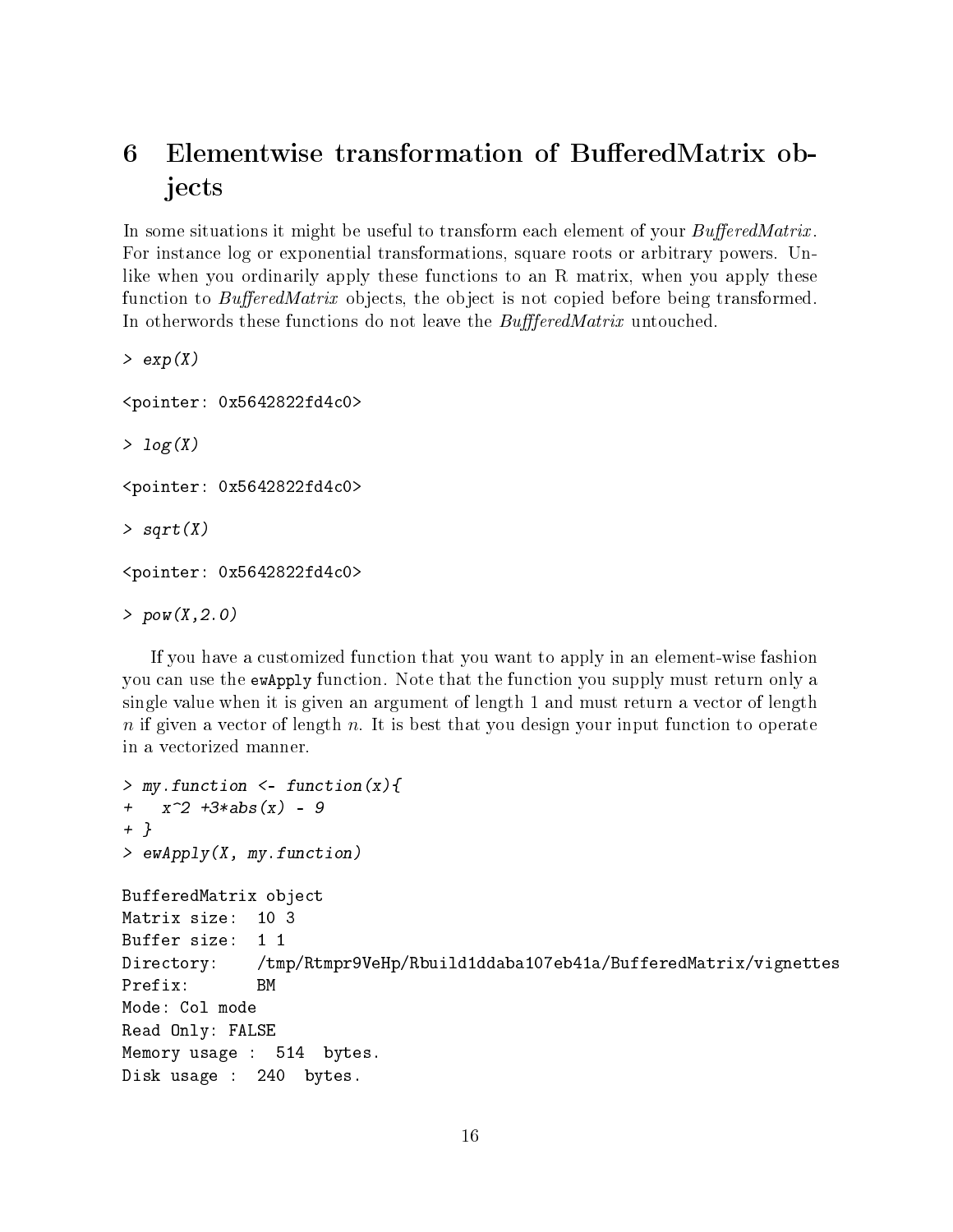# <span id="page-16-0"></span>7 Converting between BufferedMatrix and Matrix objects

It is possible to convert a BufferedMatrix into a matrix and vice versa. But in most cases you will not want to do this because your  $BufferedMatrix$  may be too large to keep completely in the RAM available to R.

To convert a  $BufferedMatrix$  to a Matrix use:

```
> Z < -as(X, "matrix")> class(Z)
[1] "matrix" "array"
  To make a Matrix become a BufferedMatrix use:
> A <- as(Z,"BufferedMatrix")
> class(A)
```

```
[1] "BufferedMatrix"
attr(,"package")
[1] "BufferedMatrix"
```
## <span id="page-16-1"></span>8 BufferedMatrix objects are pass-by reference

As previously mentioned when you pass an  $BufferedMatrix$  to a function you are passing it by reference. This means that if the function operates on the  $BufferedMatrix$  using a function that can change values stored within the  $BufferedMatrix$  then it is changed in the calling environment. This differs from the behaviour of a normal R matrix.

```
> X <- createBufferedMatrix(50,10)
> X[1:50, ] < -1:500> Y \leq as (X, "matrix")> my.function <- function(a.matrix){
+ a.matrix[,1:10] <- a.matrix[,sample(1:10,10)]
+ }
> X[1:5, 1]\begin{bmatrix} 0.1 \end{bmatrix} \begin{bmatrix} 0.2 \end{bmatrix} \begin{bmatrix} 0.3 \end{bmatrix} \begin{bmatrix} 0.4 \end{bmatrix} \begin{bmatrix} 0.5 \end{bmatrix} \begin{bmatrix} 0.6 \end{bmatrix} \begin{bmatrix} 0.7 \end{bmatrix} \begin{bmatrix} 0.8 \end{bmatrix} \begin{bmatrix} 0.9 \end{bmatrix} \begin{bmatrix} 0.10 \end{bmatrix}[1,] 1 51 101 151 201 251 301 351 401 451
[2,] 2 52 102 152 202 252 302 352 402 452
[3,] 3 53 103 153 203 253 303 353 403 453
[4,] 4 54 104 154 204 254 304 354 404 454
[5,] 5 55 105 155 205 255 305 355 405 455
```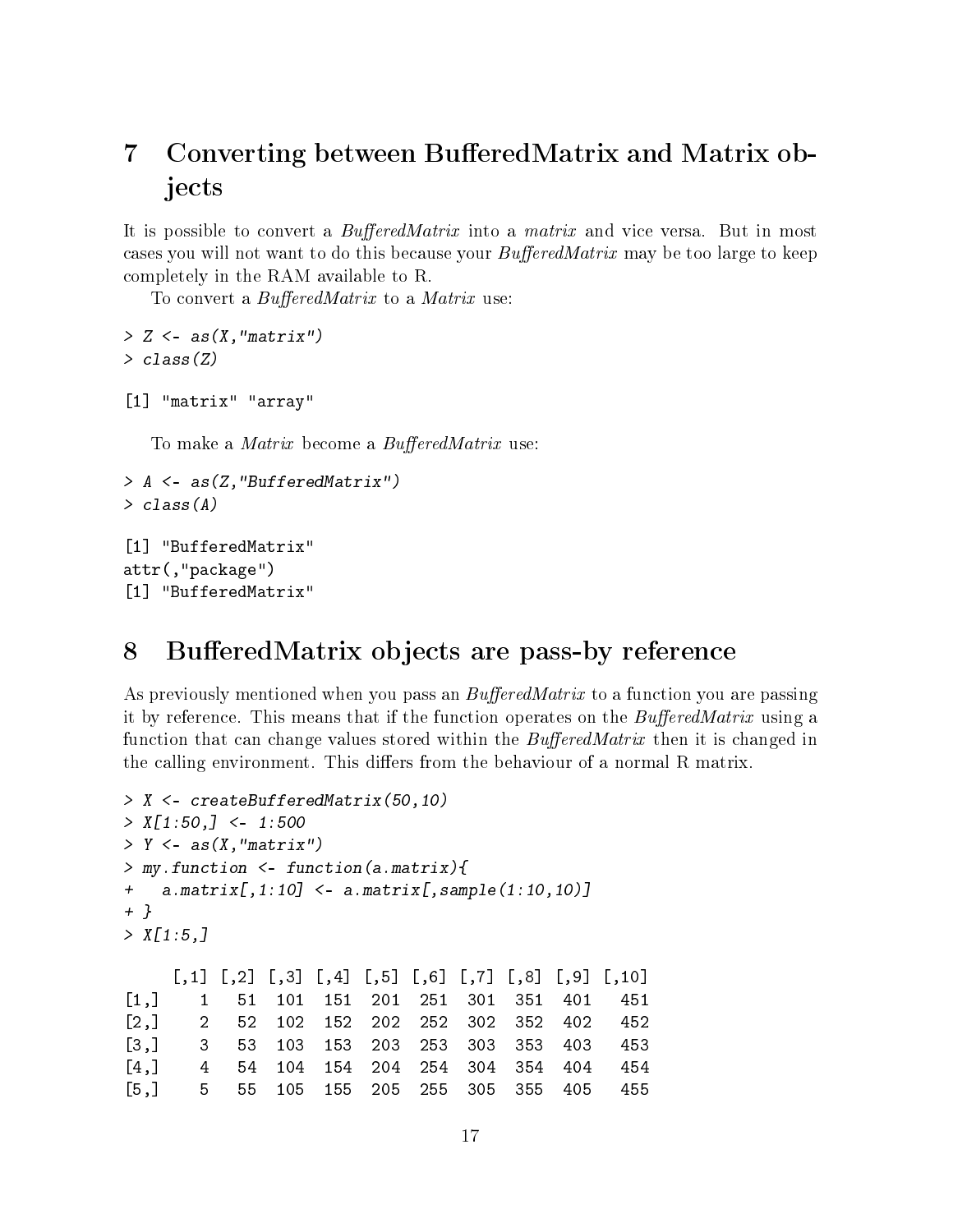[5,] 5 55 105 155 205 255 305 355 405 455

There is one exception to the pass-by reference rule, column and row names are passed by value, meaning that modifications to dimension names within a calling function have no effect on the dimension names in the calling environment. However, this may be changed in future releases so you should not rely on this behaviour.

In situations where you want to simulate call by value you can use the duplicate function. This will make a copy of the  $BufferedMatrix$ .

```
> X <- createBufferedMatrix(50,10)
> X[1:50,] <- 1:500
> my.function <- function(my.bufmat){
+ internal.bufmat <- duplicate(my.bufmat)
+ internal.bufmat[,1:10] <- internal.bufmat[,sample(1:10,10)]
+ }
> X[1:5,]
```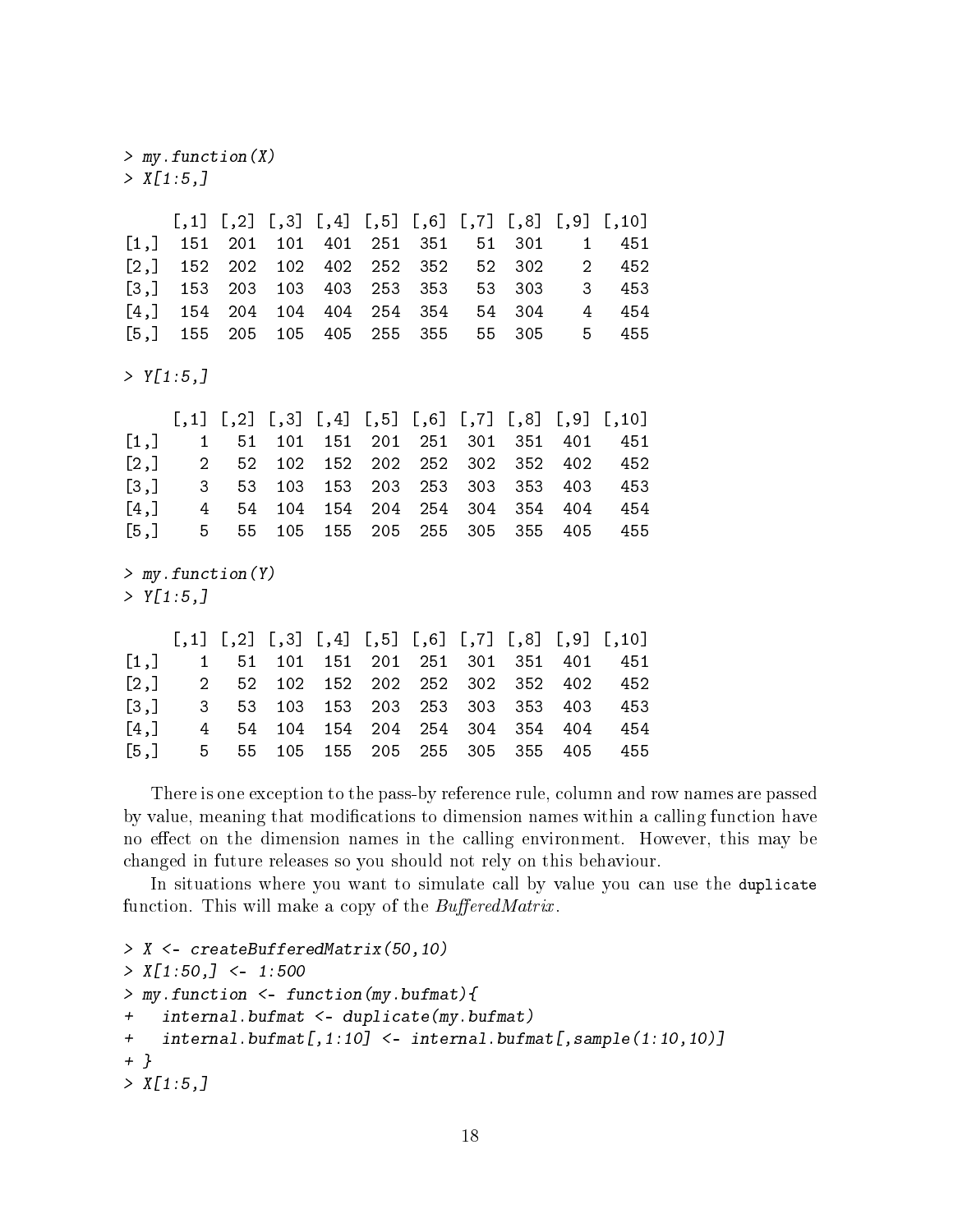|           | [, 1]                | $\left[ \frac{1}{2} \right]$ | $\left[ \begin{array}{c} 1, 3 \end{array} \right]$ | [, 4]        | $\left[ \begin{array}{c} 5 \end{array} \right]$ | [, 6] | $\left[1, 7\right]$   | [,8]    | $[$ , 9] | [,10]  |
|-----------|----------------------|------------------------------|----------------------------------------------------|--------------|-------------------------------------------------|-------|-----------------------|---------|----------|--------|
| [1,]      | 1                    | 51                           | 101                                                | 151          | 201                                             | 251   | 301                   | 351     | 401      | 451    |
| [2,]      | $\overline{2}$       | 52                           | 102                                                | 152          | 202                                             | 252   | 302                   | 352     | 402      | 452    |
| [3,]      | 3                    | 53                           | 103                                                | 153          | 203                                             | 253   | 303                   | 353     | 403      | 453    |
| [4,]      | 4                    | 54                           | 104                                                | 154          | 204                                             | 254   | 304                   | 354     | 404      | 454    |
| [5,]      | 5                    | 55                           | 105                                                | 155          | 205                                             | 255   | 305                   | 355     | 405      | 455    |
| > X[1:5.] | > my.function(X)     |                              |                                                    |              |                                                 |       |                       |         |          |        |
|           | $\lfloor .1 \rfloor$ | $\lbrack 0, 2 \rbrack$       | [, 3]                                              | $[, 4]$ [,5] |                                                 | [, 6] | $\left[ 7, 7 \right]$ | $[$ ,8] | $[$ , 9] | [, 10] |
| [1,]      | 1                    | 51                           | 101                                                | 151          | 201                                             | 251   | 301                   | 351     | 401      | 451    |
| [2,]      | $\overline{2}$       | 52                           | 102                                                | 152          | 202                                             | 252   | 302                   | 352     | 402      | 452    |
| [3,]      | 3                    | 53                           | 103                                                | 153          | 203                                             | 253   | 303                   | 353     | 403      | 453    |
|           |                      |                              |                                                    |              |                                                 |       |                       |         |          |        |
| [4,]      | 4                    | 54                           | 104                                                | 154          | 204                                             | 254   | 304                   | 354     | 404      | 454    |

Table [1](#page-19-0) summarizes which functions modify and those don't modify  $BufferedMatrix$ objects.

## <span id="page-18-0"></span>9 Future Enhancements

Currently BufferedMatrix objects can not properly serialized. That means you can not save and reload a BufferedMatrix between R sessions. This is an issue to be addressed in a future release of the BufferedMatrix package.